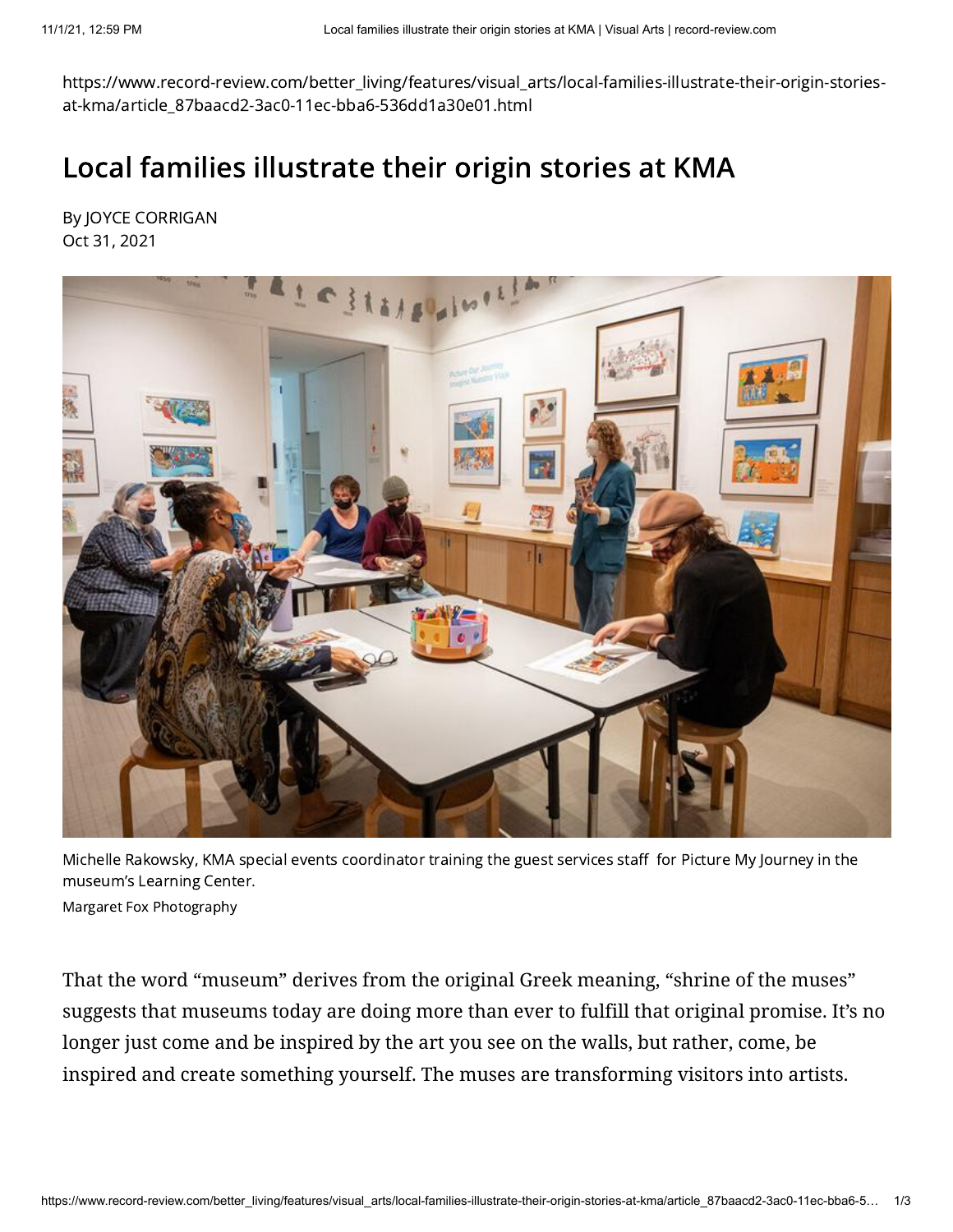With their splendid new exhibition, "ARRIVALS" a five-century span of works depicting American immigration and arrival stories, the Katonah Museum of Art was not content to merely exhibit objects of great aesthetic and historical interest by well-known artists although it does that exceptionally well. It is also running Picture Our Journey, a concurrent family program in the Community Gallery and Learning Center, where visitors, especially children, are invited to create art inspired by their origin stories in a way that engages meaningfully with the main show.

Next Saturday, Nov. 6, from 11:30 to 4 p.m., communities will come together for an afternoon of artistic expression with activities that explore themes of family heritage and shared American experience. Guest readers from Neighbors Link and the Katonah Village Library will share immigration-centered picture books while visitors are invited to create a family collage with exhibition artist Sara Rahbar and a colorful portrait silhouette with exhibition artist Thuan Vu. Throughout the afternoon, visitors can also listen to guest readers sharing immigration-centered picture books, and explore the "ARRIVALS" exhibition with pop-up activities around the museum

By inviting people to come under one roof to celebrate their unique past — including the struggles and triumphs — as well as embrace the common present, Picture Our Journey aims to create a moment of American unity on a social and local level. "While the main gallery exhibition examines very big questions, like 'What does it mean to be American?' for the Community Gallery we wanted to focus on stories of people living locally," said Emily Handlin, associate curator of exhibitions and programs. "Members of our KMA staff spoke to people who came to the U.S. anywhere from a few years ago to a few decades ago. Their stories make the large themes that "ARRIVALS" tackles more personal and more immediate." Visitors will have the opportunity to read excerpts from these conversations and then contribute their own stories related to family history, immigration and national identity.

While the KMA's outreach programs for the local Hispanic immigrant population have long been at the forefront of the community-based education program, the Picture Our Journey staff made a point of gathering stories of immigrants from Africa, Asia, the Caribbean, Europe, the Middle East and Latin America. "The different stories explore the struggle to belong in a new country, the pain of separation, and the ties that bind immigrants and their descendants to their country and culture of origin," said Learning Center Curator Naomi